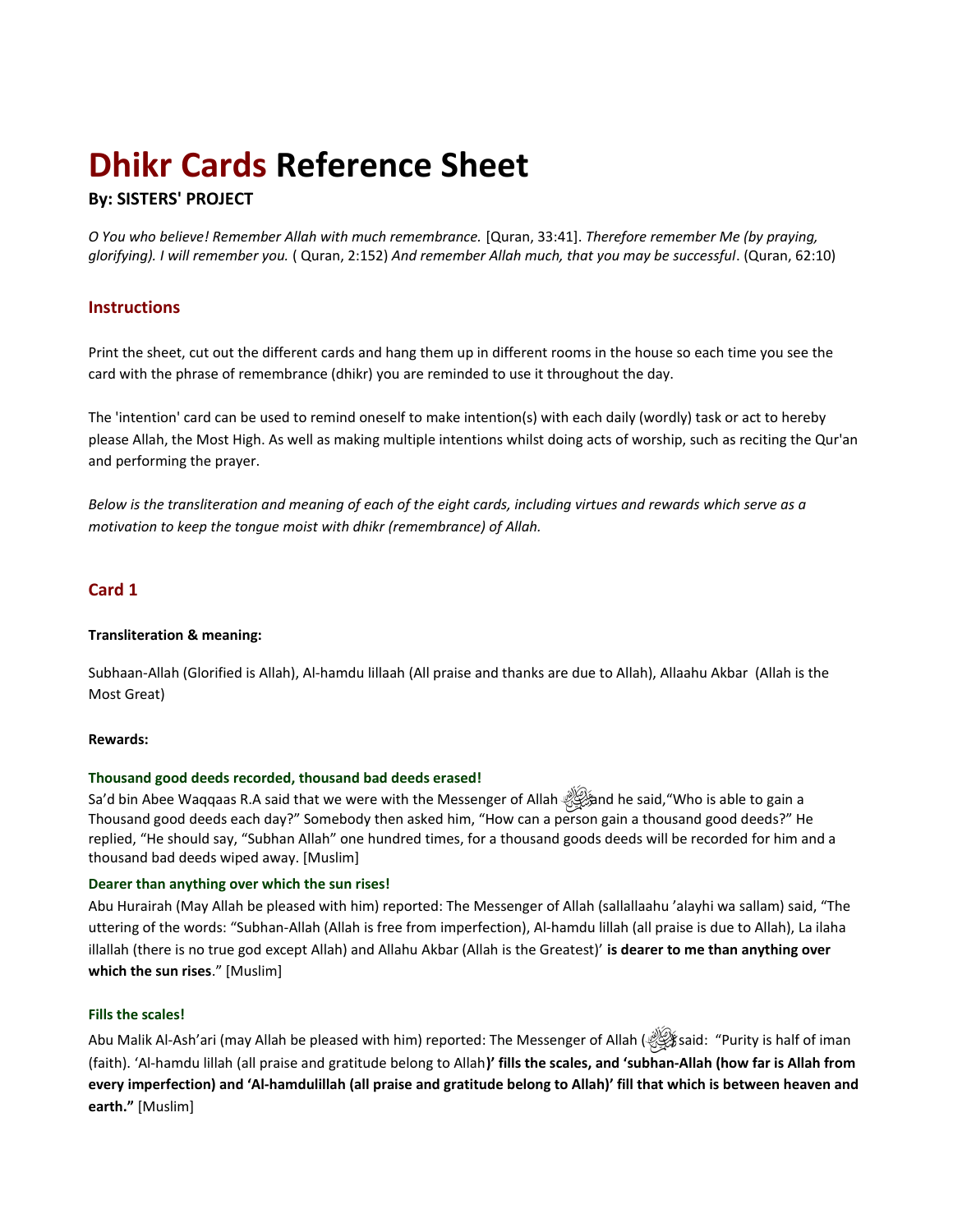## **Sins fall like the leaves fall of a tree!**

Also Anas bin Malik narrated that the Prophet passed by a tree with dry leaves, so he struck it with his staff, making the leaves fall. Then he said: "Indeed, 'all praise is due to Allah, (Al-Ḥamdulillāh)' 'glory to Allah, (Subḥān Allāh)' 'none has the right to be worshipped by Allah, (Lā Ilāha Illallāh)' and 'Allah is the greatest (Allāhu Akbar**)' cause the sins to fall from the worshipper, just as the leaves of this tree fall."** [Jaami At-Tirmidhi]

## **Four most beloved words!**

SubhanAllah, walHamdulilah, wa La illaha ilAllahu, waAllahu Akbar, (Glory be to Allah, All Praise is for Allah, There is No God but Allah, Allah is the Greatest) The above are mentioned as **the four most beloved words to Allah.** [Muslim] It does not matter with which one of them is begun.

#### **Ten times after prayer!**

Abd-Allah ibn 'Amr (may Allah be pleased with him) said: "The Prophet (peace and blessings be upon him)said: 'There are two qualities, no Muslim acquires them but **he will enter Paradise**, and they are simple and easy. He should glorify Allah (say Subhaan Allah) ten times immediately after each prayer, and praise Him (say Al-hamdu Lillaah) ten times and magnify Him (say Allaahu Akbar) ten times.' (This is seperate from the reward for reading SubhanAllah, Alhamdulillah, Allahu akbar 33 times after prayer.)

I saw the Messenger of Allah (peace and blessings of Allah be upon him) counting this on his fingers. He said: '**That makes one hundred and fifty on the tongue and one thousand five hundred(hasanaat) in the scales.**

[Translator's note: Each of three phrases repeated ten times makes thirty; multiplied by the numberof daily prayers, which is five, makes one hundred and fifty. Each of these good deeds of the tongue will be rewarded with ten Hasanaat which will be added to the total of good deeds to be weighed in the balance or scales on the Day of Judgement].

#### **Seedlings of Paradise!**

Abd Allah ibn Mas'ud reported that the Prophet said: "During the Night Journey I met Ibrahim (alayhis salam) who said to me: O Muhammad, convey my greetings to your Community, and tell them that the Paradise is of pure land, its water is sweet, and its expanse is vast, spacious and even. **And its seedlings are SubhanAllah, walhamdulilah, wa la ilaha ilAllah, waAllahu Akbar (**the above). [At-Tirmidhi, At-Tabarani]

## **Card 2**

## **Transliteration & meaning:**

Laa ilaaha illAllaah (there is no God except Allah)

#### **Rewards:**

## **The greatest word in existence!**

The word of Tawheed (i.e., Laa ilaaha ill-Allah – there is no god but Allah), is **the greatest word in existence**. For it all of creation was created, the Messengers were sent, and the Books were revealed. It is the word of piety, the foundation of the faith and the pillar of belief, and it is the trustworthy handhold which, whoever grasps it will be saved, and whoever dies believing in it will be blessed with a blessing after which he will never be wretched. The virtues of this word and its place in the religion are far greater than can be described or defined.

#### **The best Dhikr, the best dua'!**

It was narrated that Jaabir ibn 'Abdillah (may Allah be pleased with him) said: I heard the Messenger of Allah (blessings and peace of Allah be upon him) say: **"The best dhikr is Laa ilaaha ill-Allah (there is no god but Allah**), and the best du'aa' is al-hamdu Lillah (Praise be to Allah)." [At-Tirmidhi, classed hasan by Al-Albaani]

#### **Not singled out!**

Ibn Hajar al-Haytami (may Allah have mercy on him) said: The best of the adhkaar for which the Lawgiver did not single out a particular situation or time is reciting Qur'an, **followed by the words Laa ilaaha ill-Allah,** because of the report which says: "The best dhikr is Laa ilaaha ill-Allah." End quote. Al-Fataawa al-Hadeethiyyah (p. 109)

#### **Renew your faith!**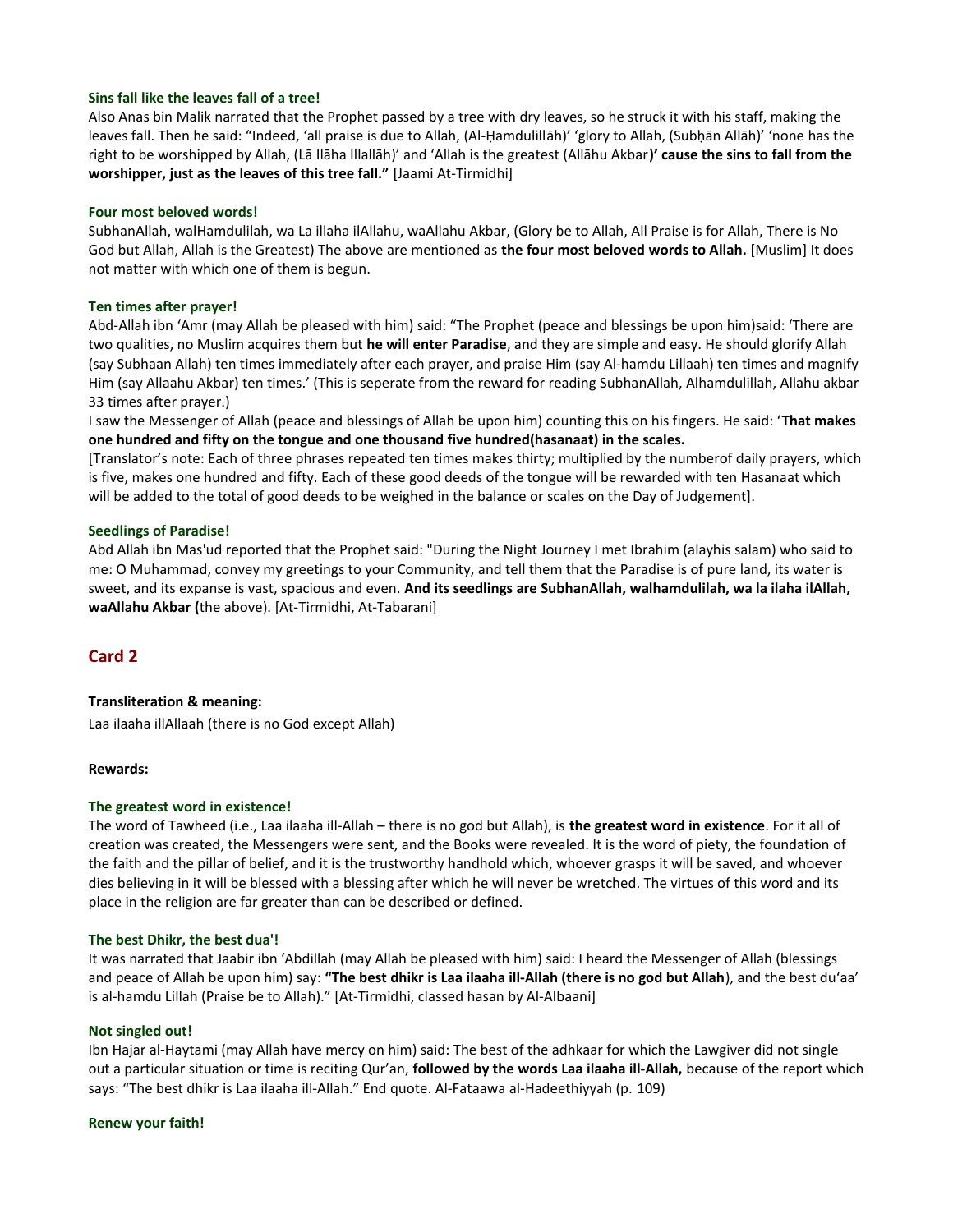It was narrated that Abu Hurayrah (may Allah be pleased with him) said: The Messenger of Allah (blessings and peace of Allah be upon him) said: "**Renew your faith**." It was said: O Messenger of Allah, how can we renew our faith? He said: **"Say a great deal 'Laa ilaaha ill-Allah.'**" Musnad Ahmad (2/359); classed as saheeh by al-Haakim in al-Mustadrak (4/285); classed as hasan by al-Mundhiri in at-Targheeb wa't-Tarheeb (2/342); classed as da'eef by al-Albaani in as-Silsilah ad-Da'eefah (no. 896).

## **Frequently recite it before you are prevented!**

It was narrated that Abu Hurayrah (may Allah be pleased with him) said: The Messenger of Allah (blessings and peace of Allah be upon him) said: "**Frequently recite the testimony that there is no god but Allah before you are prevented from doing so** (by death)."

Narrated by Abu Ya'la in al-Musnad (11/8). Al-Haafiz Ibn Hajar said in al-Futoohaat ar-Rabbaaniyyah (4/110): It is hasan ghareeb. It was classed as hasan by Shaykh al-Albaani in as-Silsilah as-Saheehah (no. 467).

# **Card 3**

## **Transliteration & meaning:**

Subhan Allaahi Wa Bihamdihi (Glorified is Allah and praised is He)

## **Rewards:**

## **All his sins forgiven!**

In a hadith narrated by Abu Hurairah, Allah's Messenger said, "Whoever says, 'Subhan Allah wa bihamdihi,' one hundred times a day, **will be forgiven all his sins even if they were as much as the foam of the sea.** (Al-Bukhari)

## **Nothing better on Day of Resurrection!**

Whoever says (the above) at morning and evening time, one hundred times, **none shall come on the Day of Resurrection with anything better** except someone who has said the same or more.[Muslim]

## **A palm tree in Paradise!**

The Prophet (peace and blessings be upon him) said, *"For him who says: 'Subhan-Allahi wa bi hamdihi (Allah is free from imperfection, and I begin with praising Him, and to Him),' a palm-tree will be planted in Jannah." (Riyad as-Saliheen)* 

## **Dearest to Allah!**

Abu Dharr reported that the Prophet (salAllahu alayhi wasalam) said, "Shall I tell you the words that Allah loves the most?" I said: "Yes, tell me, O Messenger of Allah." He said: **"The words dearest to Allah are: subhanAllah wa bihamdihi**. [Muslim, At-Tirmidhi]

## **Transliteration & meaning:**

Subhaan Allahi wa bihamdihi, Subhaan Allahil `Adheem (Glorified is Allah and praised is He, Glorified is Allah the Allmighty)

## **Rewards:**

## **Light on the tongue, heavy on the scale!**

The Prophet (peace and blessings be upon him) said, **"There are two expressions which are very easy for the tongue to say, but they are very heavy in the balance and are very dear to The Beneficent** (Allah), and they are, 'Subhan Allah Al- `Adheem and 'Subhan Allah wa bihamdihi.'" (Al-Bukhari)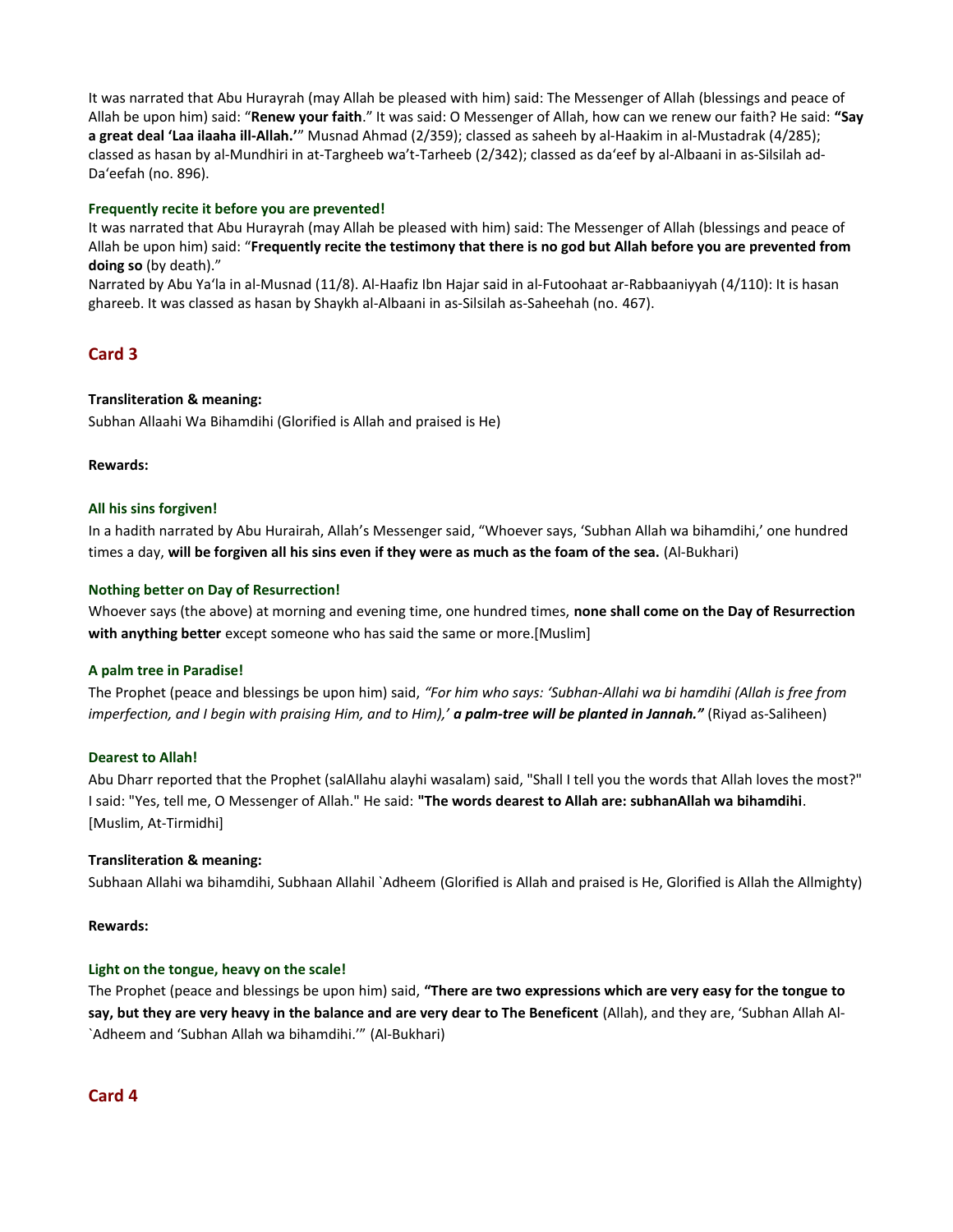## **Transliteration & meaning:**

Ashhadu an laa ilaaha ill-Allah wahdahu laa shareeka lah wa ashhadu anna Muhammadan 'abduhu wa rasooluhu (I bear witness that there is no god except Allah alone, with no partner or associate, and I bear witness that Muhammad is His slave and Messenger)

## **Rewards:**

## **Eight gates of Paradise opened!**

"There is no one among you who does wudoo' and does it well, then says, 'Ashhadu an laa ilaaha ill-Allah wahdahu laa shareeka lah wa ashhadu anna Muhammadan 'abduhu wa rasooluhu (I bear witness that there is no god except Allah alone, with no partner or associate, and I bear witness that Muhammad is His slave and Messenger**),' but eight gates of Paradise will be opened to him and he will enter through whichever one he wishes.'"**Narrated by Muslim (234) from the hadith of 'Uqbah ibn 'amir (may Allah be pleased with him).

## **Freeing a slave, good deeds, bad deeds erased, raised up and protected!**

Whoever says the above ten times [ in the morning], will have the reward **for freeing a slave from the Children of Isma'il, ten good deeds are recorded for him, and he will be forgiven ten misdeeds, raised up ten degrees, and he has gained refuge from the devil that day until evening.** Whoever says it in the evening will have the same reward until the morning. [Recite it once to ward off laziness]

[Al-Bukhari, Muslim]

## **Freeing ten slaves, hundred good deeds, hundred bad deeds erased**

Whoever says the above one hundred times, has the reward of **freeing ten slaves, a hundred good deeds are recorded for him and a hundred bad deeds are wiped away and he has gained refuge from the devil that day until evening and none shall come with anything better** except someone who has done more.[Al-Bukhari, Muslim]

# **Card 5**

## **Transliteration & meaning:**

Astaghfirullah, wa atoobu ilayh (I seek forgiveness of Allah and I turn to Him (in repentance)

## **Rewards:**

## **Recite a hundred times a day!**

Astaghfirullah, wa atoobu ilayh (I seek forgiveness of Allah and I turn to Him (in repentance) [Al-Bukhari]

## **Revive a Sunnah: more than 70 times a day!**

Abu Huraira reported: The Messenger of Allah, peace and blessings be upon him, said, "**By Allah, I seek forgiveness from Allah and I repent to him more than seventy times in a day**." [Al-Bukhāri]

## **A way out of every difficulty!**

Ibn Abbas (May Allah be pleased with them) said: The Messenger of Allah ( $\gg$ ) said, "If anyone constantly seeks pardon (from Allah), Allah will appoint for **him a way out of every distress and a relief from every anxiety, and will provide sustenance for him from where he expects not."** [Abu Dawud].

## **Forgiven even if one deserted the army!**

Astaghfirullah al-'Adheemal-ladhi la ilaha illa Huwal-Hayyul-Qayyum wa atubu ilaih (I seek the forgiveness of Allah the Mighty, Whom there is none worthy except Him, the Living, The Eternal, and I repent unto Him) Whoever says the above words, **Allah will forgive him even if he deserted the army's ranks.**[Abu Dawud 2/85, at-Tirmidhi 5/569, Al-Hakim who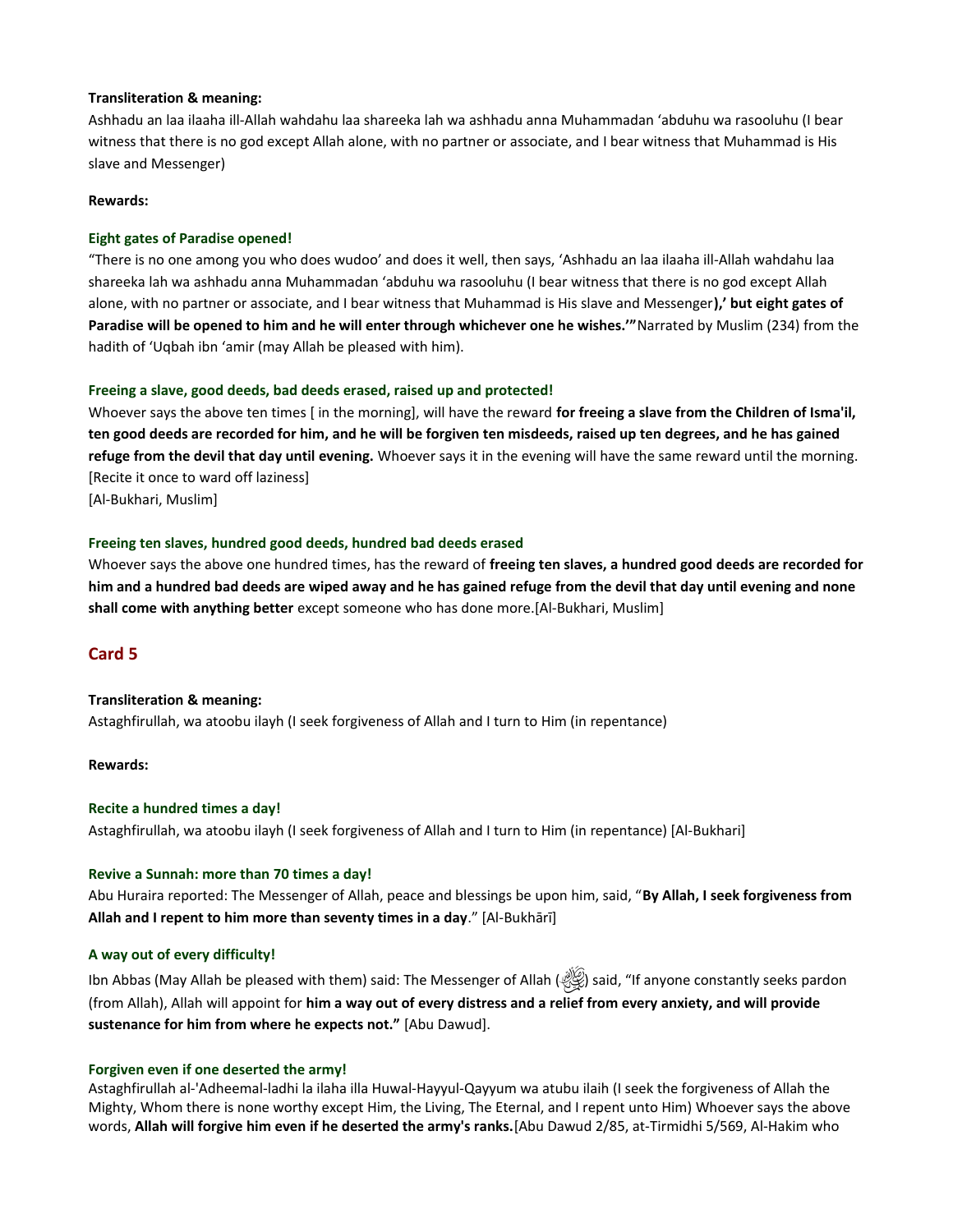declared it authentic and adh-Dhahabi agreed with him 1/511]

## **Fullfill Allah's command!**

Ask forgiveness of your Lord. Indeed, He is ever a Perpetual Forgiver. (Quran, 71:10 ) And Allah would not punish them while they seek forgiveness. (Quran 8:33)

# **Card 6**

## **Transliteration & meaning:**

Laa hawla wa laa quwwata illaa billaah (There is no power and no might except by Allah)

## **Rewards:**

## **Treasure of Paradise!**

The Prophet (saw) said, "O Abdullah bin Qais, should I not point you to one of **the treasures of Paradise?**" I said, "Yes, O Messenger of Allah." So he told me to say, "Laa hawla wa laa quwwata 'illaa billaah" [Al-Bukhari and Muslim]

## **In response to the adhaan for Paradise!**

'Umar b. al-khattab reported the Messenger of Allah (May peace be upon him) as saying: When the Mu'adhdhin says: "Allah is greatest, Allah is greatest", and one of you says in response: "Allah is greatest", Allah is greatest; then says: " I testify that there is no god but Allah", and he says in response: "I testify that there is no god but Allah", then say:" I testify that Muhammad is the Messenger of Allah", and he makes the response: " I testify that Muhammad is the Messenger of Allah", then says: "Come to prayer", and he makes the response: **"There is no might and no power except in Allah**": then says: " Allah is most great, Allah is most great", and he makes the response: "Allah is most great", then says: "There is no god but Allah", if he says this from his heart, he enter Paradise." [Muslim, Abu Dawud and Al-Bukhari]

## **When leaving the house!**

Bismillaahi Tawak'kaltu 'alal-laahi Laa لِسْمِ اللَّهِ تَوَكَّلْتُ عَلَى اللَّهِ لا حَوْلَ وَ لا قُوَّةَ إِلا بِاللَّهِ.Whoever says when leaving the house ل hawla wa laa Quwwata illa billaah "In the name of Allah, I trust in Allah; there is no might and no power but in Allah" **The angel will say: "you shall be defended, protected (from the shaytan) and guided"** [Abu Dawud]

# **Card 7**

## **Transliteration & meaning:**

Allahumma Salli wa Sallim 'alaa Nabiyyinaa Muhammad (O Allah, Send prayers and peace upon our Messenger Muhammad)

## **Rewards:**

## **Greetings from the Prophet!**

The Prophet (peace and blessings be upon him) said, "Once Jibreel (alaihi assalam) said to me, 'Should I give you glad tidings of what Allah says to you.' 'Whoever sends blessings to you, **then I will send him My blessings, and whoever sends greetings to you, then I will send him My greetings**.'"[Hadith Hasan – Musnad Ahmad and Baihaqi]

## **Ten greetings back!**

In a similar narration to the above which was narrated from 'Abd-Allaah ibn Abi Talhah from his father that the Messenger of Allah (sal Allahu alaihi wa sallam) came one day with evident signs of happiness on his face, and he said: "Jibreel (alaihi assalam) came to me and said, 'Would it not please you, O Muhammad, to know that no one among your ummah will send blessings upon you but I will send ten blessings upon him, and no one among your ummah will send salaams upon you **but I will send ten salaams upon him**." [Sahih Sunan al-Nasaa'i, 1228]